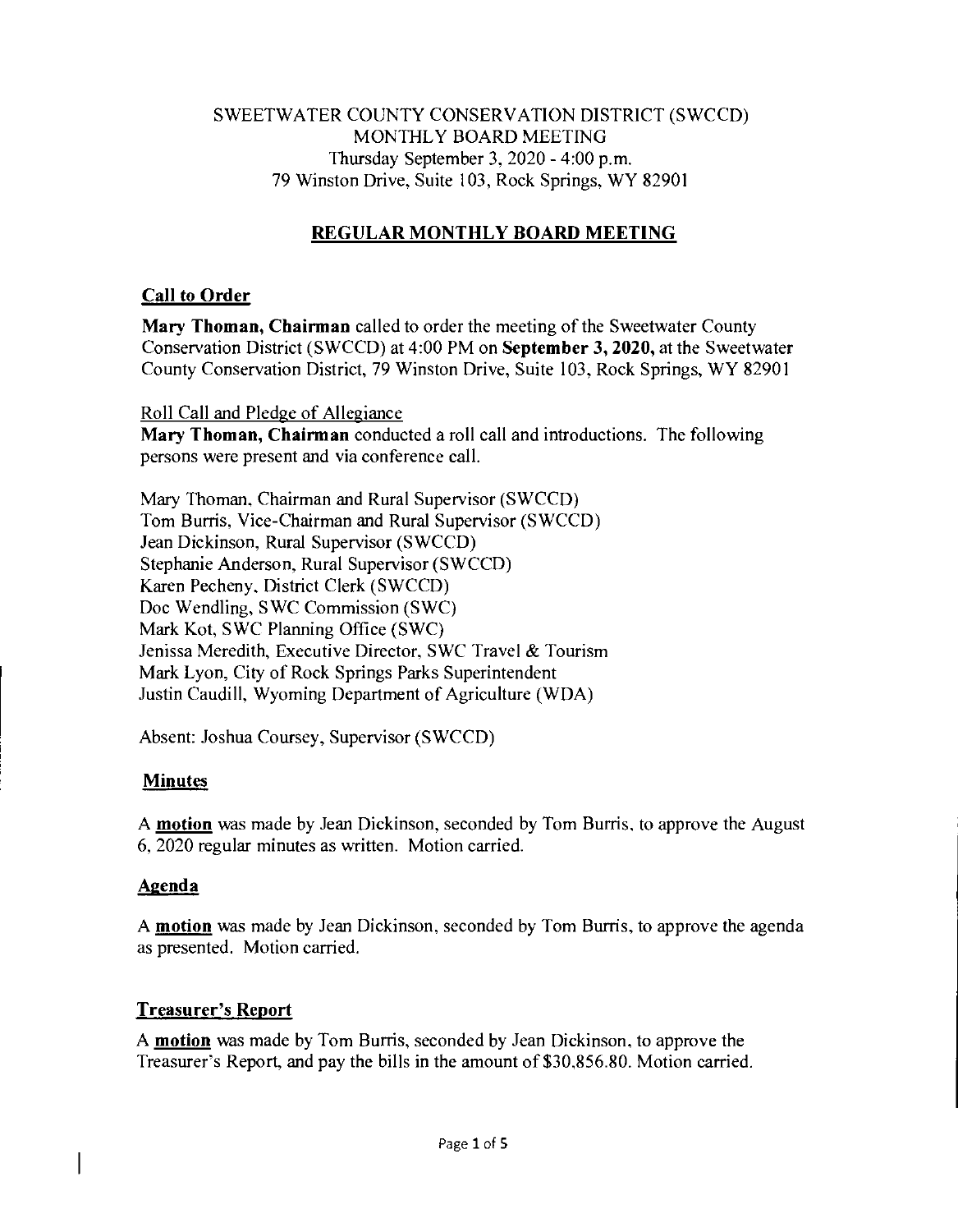Department of Audit: Internal Audit — For Special Districts

Worksheets include: Proof of Cash, Internal Control and an Annual Report Summary which is new this year, reports are all due October 31, 2020. Staff will send the Proof of Cash worksheet to Jonny Lamb, accountant, to complete.

The Board approved Associate Supervisor Bliss to complete the internal audit.

#### Sweetwater County Vendor EFT Payment Enrollment Form

Staff asked the Board if they would like to sign up for vendor electronic fund transfers through Sweetwater County. The transfer will be deposited directly into the District's account for faster payments and in less than three business days. Funds are available as soon as they are credited to the account.

A motion was made by Jean Dickinson, seconded by Tom Burris, to sign the Vendor EFT Payment Enrollment Form and send to the county. Motion carried.

## Special Reports

## Community Enhancement Grant Report Update

Jenissa Meredith, Travel & Tourism, reported on the educational material racks that were purchased using Conservation District Community Enhancement Grant funds and are currently being displayed at the new Visitor Center on Elk Street. Meredith thanked the Board for the grant and said the brochures will provide visitors and residents a level of awareness and interest in local attractions.

Mark Lyon, Rock Springs Parks and Recreation, reported on land-scaping materials for exit 102 and 107 gateway entrances into Rock Springs using Conservation District Community Enhancement Grant funds. Due to a cold snap last fall the grant funds helped replace some of the trees that did not survive the winter. Lyon thanked the Board for the grant funding and said we are able to provide a critical first impression to visitors and local residents as well.

#### Randy 'Doc' Wendling

Gave an update on the county's reduction in revenue and its impacts to the county. Includes: Decreased property valuations and a 20% projected decrease in sales tax for the county. The county is asking agencies to start thinking about how to reduce budgets and be more self-sufficient in the coming years.

Wendling reported that the Transwest Express Transmission Line has been put on hold for two years.

#### Justin Caudill, (WDA)

 $\mathsf{I}$ 

- Reported that water quality contracts should be forthcoming for the 2021-22 Biennium. (SWCCD grant approved: \$20,000 with a \$6,000 match, the grant expires December 30, 2022)
- Attending the Area V Meeting on August 11, in the virtual format.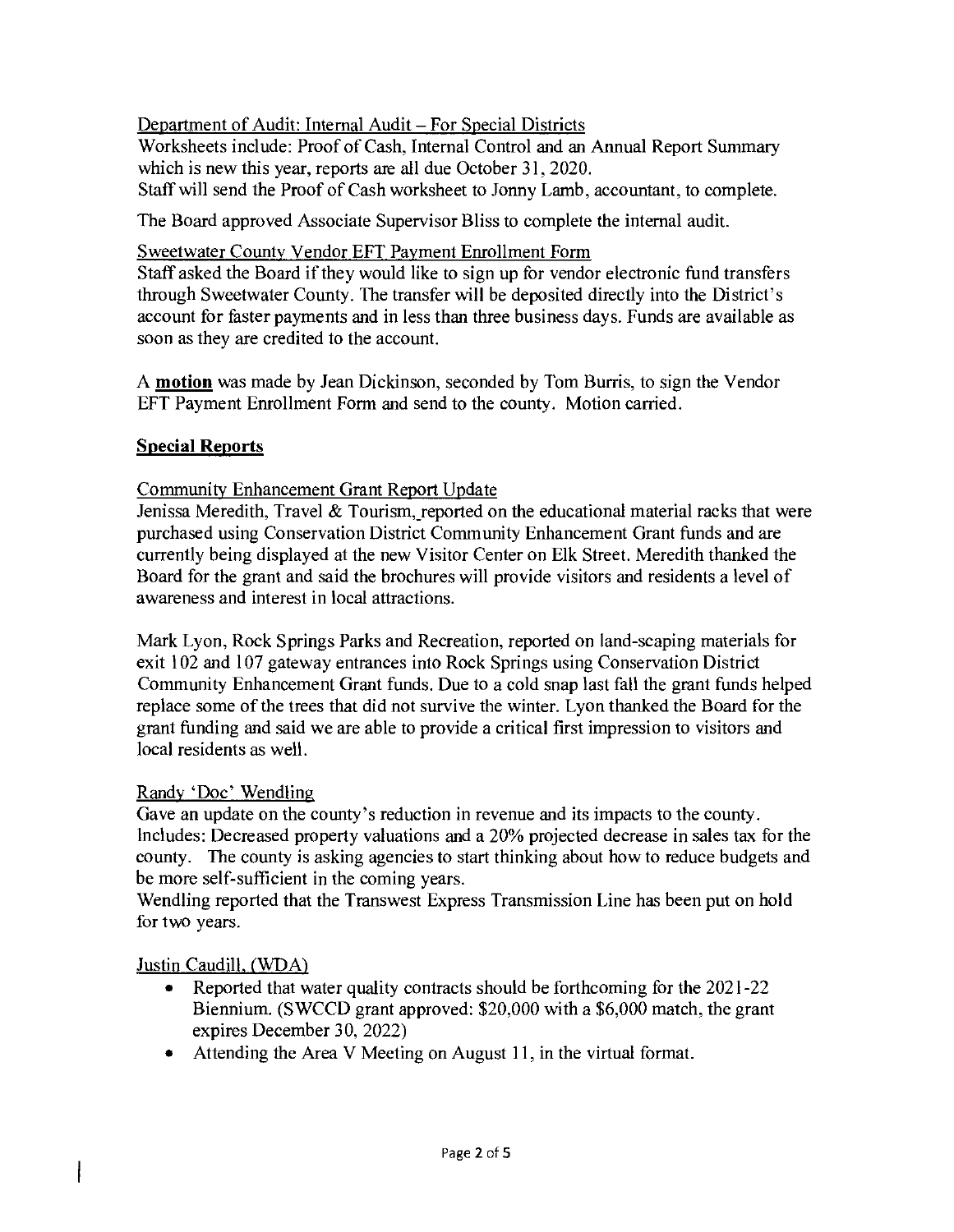• Reported on the Wyoming Landscape Conservation Initiative (WLCI) Development Team meetings. The Rock Springs meeting will be held virtually on August 11.

### Jeff Lewis, NRCS (written report)

### Conservation Planning

- Currently, working on the 2020 applications. The new programs are really working poorly, and we are having many issues trying to complete the contracting process. This is happening all across the nation. The obligation deadline is September  $15<sup>th</sup>$ .

## Farm Bill Activities

- Received a dozen or so requests for different projects in both Sweetwater and Uinta counties. Between trying to get applications obligated, I have been going out getting people signed up for next year or just doing site visits for technical assistance requests.

## Meetings Coming Up

- Area V meeting in Lyman - September 11th

## Staff Coordination

- Has been working on and involved with filling the soil conservationist/planner position in Rock Springs. The announcement should be on USA jobs in the near future. A former NRCS employee that I have worked with in the past is going to apply and I'm hoping we can reach her through the process and get her hired.

- I'm also going to have a new hire helping me from the Area Office in Riverton with the contracts up in Farson. She will help certify all the SGI contracts up there. This employee is brand new and has never worked for NRCS. This will be part of her training as well as gaining experience.

#### Non-Program Activities

- Taking turns with the Area Engineer as being the Acting Area Conservationist while Tiffany is on leave. I also have been on the interview panel for the Soil Conservationist position in Riverton.

- Both the Rock Springs and Lyman Field Offices are in Phase III of the reopening due to COVID 19. This means all employees can be back in the office and the break rooms and conferences rooms can be used, but the public can only come in if they make an appointment. The door to the offices remains locked.

# Unfinished Business

# Drop Structure Maintenance

The Board discussed the D *&* D Oilfield Services quote regarding the grout on the Drop Structure Project.

Thoman reported that Larry Folks said he would do the seeding again this fall and will get the District a cost for the seed. Folks will supply the labor.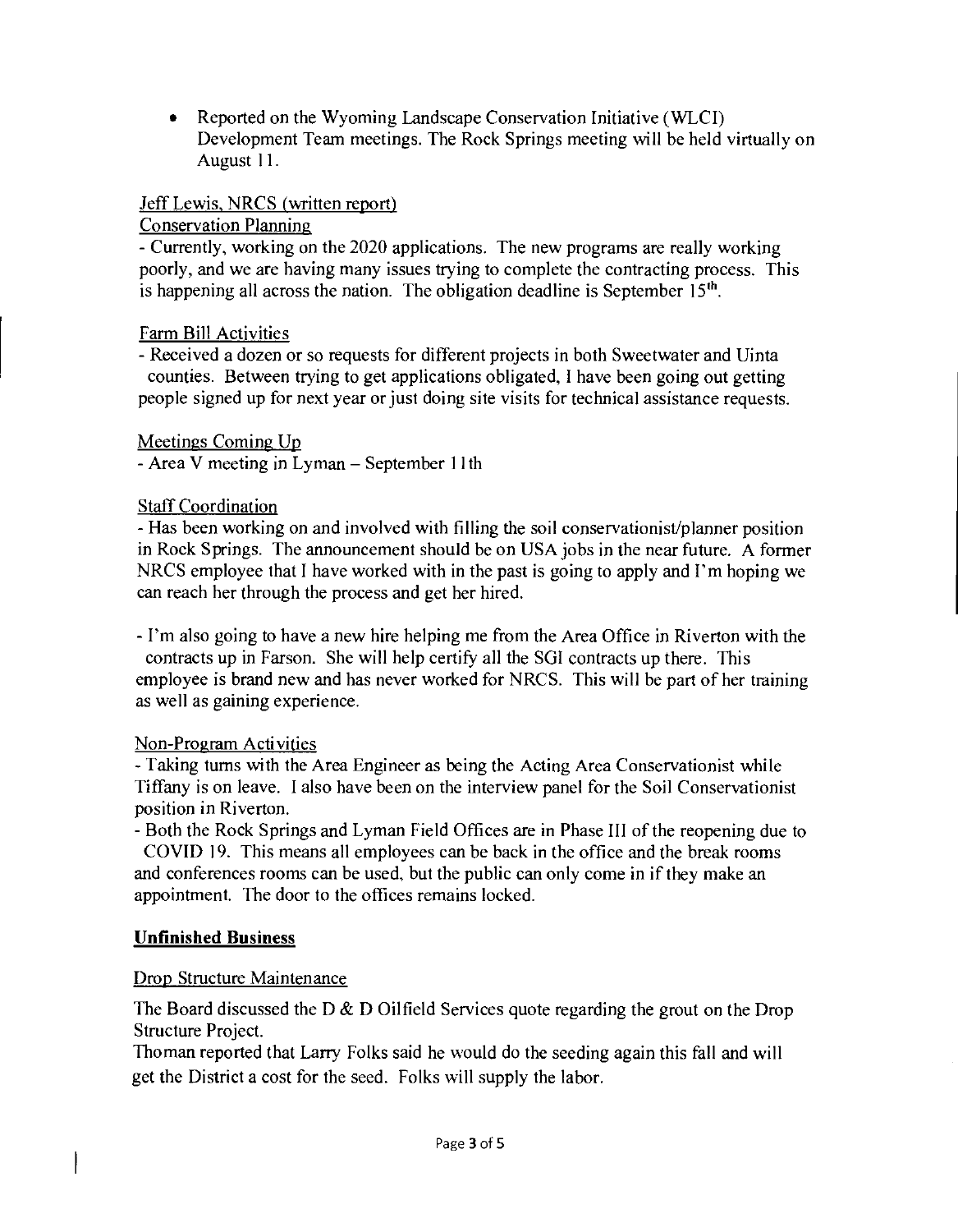A motion was made by Tom Burris, seconded by Jean Dickinson, to authorize D&D to complete the maintenance (grout) on the drop structure. Motion carried.

A motion was made by Jean Dickinson, seconded by Tom Burris, to coordinate with Larry Folks on the seed reclamation of the project. Motion carried.

Burris requested staff to contact Bryan Englehart, D&D, and let him know when they will be able to pour the grout so that Burris could be there at that time.

#### Killpecker Creek Assessment

Burris reported on the Killpecker Creek drainages and slopes and said the meanders in the upper reaches were completed using Abandoned Mine Lands (AML) funds.

Staff was directed to add Killpecker Creek to the October agenda.

Wyoming Department of Agriculture (WDA) Water Quality Grant — Watershed Based Planning and Data Collection

The WDA water quality grant \$20,000 was approved and contracts will be forthcoming. The grant will be used to assess sampling locations for collection of water quality data to address the chloride impairment, reports, use data from this and historic monitoring to address and implement BMPs developed in the 2020 Bitter Creek Watershed-based plan.

#### Long Range Use Plan & Policy (LRUPP)

The Board will discuss the draft plan at the October meeting. Staff will send out the draft plan when it becomes available.

#### Watershed Based Plan (draft)

EDE Consultants provided a draft plan to the Board and BKWAG for review. Please send comments electronically to the office or call Russ, EDE, directly by September 10. The Watershed Based Plan will need to go to WDEQ for their review and comments. The plan is expected to be finalized by December 30, 2020.

#### Area V Meeting

The Area V Meeting will be held on Friday, September 11. In person and virtual meeting options are available.

# **New Business**

Wyoming Association of Conservation Districts (WACD) Convention The convention will be held November 16-19 in Torrington. An in-person event and a virtual component will be available. An agenda will be out soon.

# Annual Report 2020

 $\mathbf{\mathbf{I}}$ 

Staff will be starting to work on the Annual Report and Plan of Work.